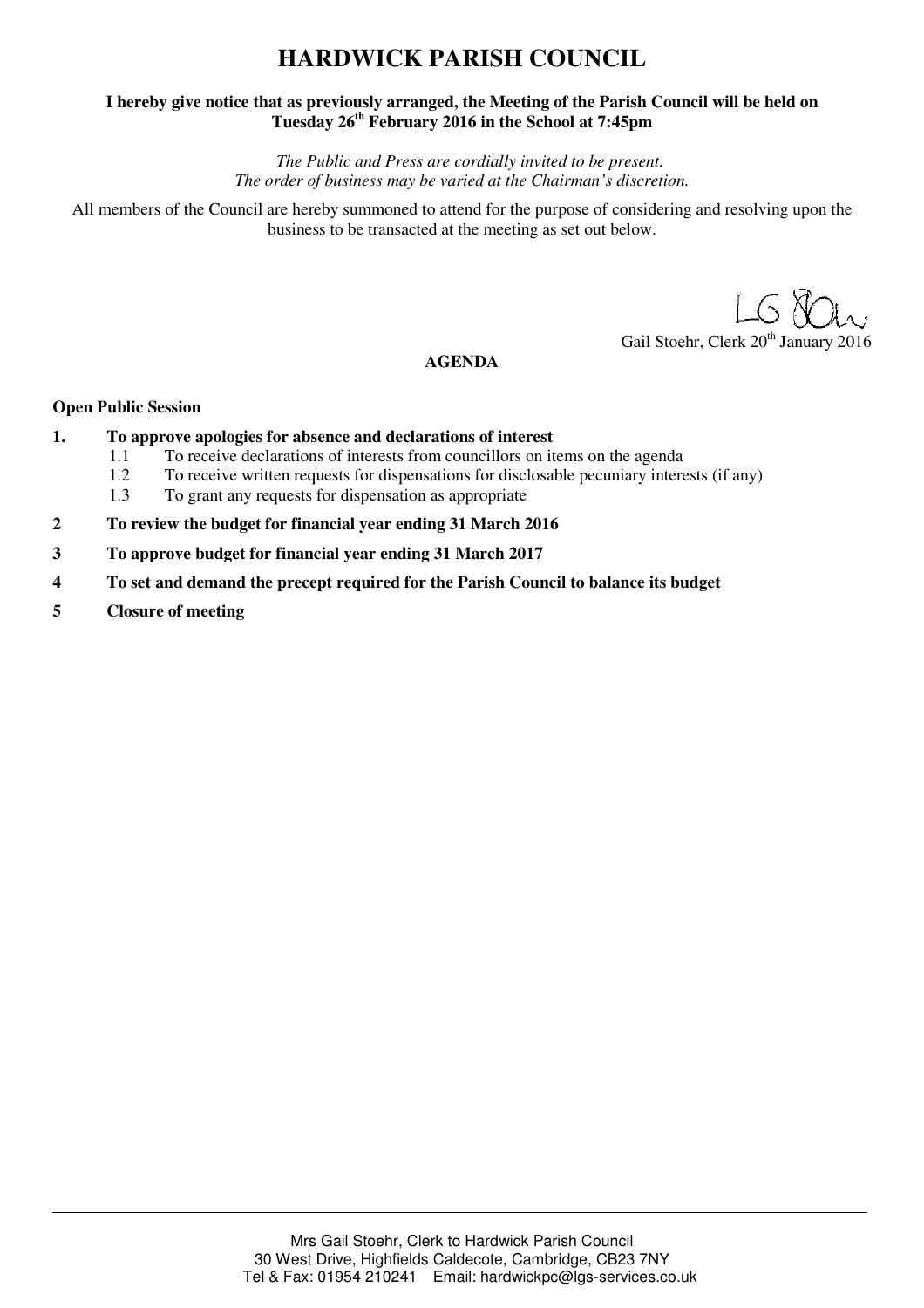**Hardwick Parish Council**

|                                                                     | <b>Approved</b><br>Budget 2016 | Date Jan<br>2016      | <b>Amount to Percentage</b><br>of Budget<br>Spent | <b>Amount</b><br>Remaining | <b>Draft Budget</b><br>2017 | <b>Notes 2017</b>                                                                                                                                                                                       |
|---------------------------------------------------------------------|--------------------------------|-----------------------|---------------------------------------------------|----------------------------|-----------------------------|---------------------------------------------------------------------------------------------------------------------------------------------------------------------------------------------------------|
| <b>Payments</b>                                                     |                                |                       |                                                   |                            |                             |                                                                                                                                                                                                         |
| Hardwick Happenings Magazine                                        | 6.000.00                       | 5,159.55              | 86%                                               | 840.45                     | 6000                        |                                                                                                                                                                                                         |
| Insurance                                                           | 1,800.00                       | 1,798.10              | 100%                                              | 1.90                       |                             | 1800 year 3 of 3                                                                                                                                                                                        |
| Salaries, pension & PAYE                                            | 4,100.00                       | 2,811.69              | 69%                                               | 1,288.31                   |                             | 4200 assuming no overtime.                                                                                                                                                                              |
| Admin support                                                       | 11,700.00                      | 9,208.30              | 79%                                               | 2,491.70                   |                             | 11700 year 3 of 3                                                                                                                                                                                       |
| Ground maintenance, grasscutting & trees                            | 15,200.00                      | 5,477.26              | 36%                                               | 9,722.74                   |                             | Grasscutting contract £7822.00 Year 2 of 3 £ Tree survey<br>last done in March 2013. Is a new due in 2016 if so<br>contract o/s                                                                         |
| Admin (Affiliation fees, Gen. supplies)                             | 2,600.00                       | 2,324.30              | 89%                                               | 275.70                     |                             | 2600 estimated<br>lots of play equipment and bus shelter repairs in Fy16 PC                                                                                                                             |
| Repairs & Assets maintenance                                        | 5,300.00                       | 7,731.29              | 146%                                              | $-2,431.29$                |                             | to consider from which budget heading the overspend is to<br>be taken. Pavilion roof/guttering and bus shelter repair<br>invoices o/s approx £1900. Drains at the pavilion continue<br>to be a problem. |
| <b>Street lights</b>                                                | 1,450.00                       |                       | 0%                                                | 1,450.00                   |                             | No notification received from CCC but recent streetlighting<br>1450 upgrade programme.                                                                                                                  |
| Audit & acct                                                        | 450.00                         | 478.92                | 106%                                              | $-28.92$                   |                             | External audit fee £25k to £50k = £200, £50k to £100k =<br>480 £300 Internal Audit approx £180                                                                                                          |
| S137 donations                                                      | 2,000.00                       | 2,673.89              | 134%                                              | $-673.89$                  |                             |                                                                                                                                                                                                         |
| Special projects                                                    | 10,110.00                      | 2,826.43              | 28%                                               | 7,283.57                   |                             |                                                                                                                                                                                                         |
| Agency services (P3)                                                |                                | 0.00                  |                                                   | 0.00                       |                             |                                                                                                                                                                                                         |
| Unallocated/Contingency                                             |                                |                       |                                                   | 0.00                       |                             |                                                                                                                                                                                                         |
| <b>Total payments</b>                                               | £60,710.00                     | £40,489.73            | 67%                                               | 20,220.27                  |                             | Baseline budget = $£18480.00$ (note grass, trees and<br>£28,230.00 assets maintenance not included)                                                                                                     |
| <b>Receipts</b>                                                     |                                |                       |                                                   |                            |                             |                                                                                                                                                                                                         |
|                                                                     |                                |                       |                                                   |                            |                             | FY16 Football Club and Harriers o/s. Additonal fees of                                                                                                                                                  |
| Income pitches<br><b>Hardwick Happenings</b>                        | 750.00<br>4,000.00             | £400.00<br>2,029.50   | 53%<br>51%                                        | £350.00<br>£1,970.50       |                             | 750 £150 Coton Netball<br>4000 Period when advertising FOC. Fees increased in 2015                                                                                                                      |
|                                                                     |                                |                       |                                                   |                            |                             |                                                                                                                                                                                                         |
| <b>Bank Interest</b><br>Assets maintenance                          | 800.00<br>11.00                | 1,556.24<br>10.61     | 195%<br>96%                                       | $-£756.24$<br>£0.39        | 1500                        | <b>UKPN</b> wayleave                                                                                                                                                                                    |
|                                                                     |                                |                       |                                                   |                            |                             | To be decided after the PC consider if any reserves can                                                                                                                                                 |
| Precept<br><b>Special Projects</b>                                  | 51,649.00                      | 51,649.00             | 100%                                              | £0.00<br>£0.00             |                             | be released or the reserves need to be increased.                                                                                                                                                       |
| Pavilion rent                                                       | 3,500.00                       | 2,625.00              | 75%                                               | £875.00                    |                             | 3500 £4k from September 2018                                                                                                                                                                            |
| Misc                                                                |                                | £1.34                 |                                                   | $-£1.34$                   |                             | FY16 admin                                                                                                                                                                                              |
| <b>Total receipts</b>                                               |                                | £60,710.00 £58,271.69 | 96%                                               | £2,438.31                  | £9,750.00                   |                                                                                                                                                                                                         |
|                                                                     |                                |                       |                                                   |                            |                             |                                                                                                                                                                                                         |
| <b>Reserves</b><br>S106 Taylor Woodrow (Cahills Corner Improvments) | B/F<br>29148.07                | <b>Receipts</b>       | <b>Payments</b>                                   | C/F<br>29148.07            |                             |                                                                                                                                                                                                         |
| <b>Cahills Corner Improvments</b>                                   | 19193.71                       |                       |                                                   | 19193.71                   |                             |                                                                                                                                                                                                         |
| S106 Lark Rise POS contribution (received 28/01/14)                 | 1383.76                        |                       |                                                   | 863.63                     |                             | Public open space £3147.29 and community space<br>contribution £520.13 Community fund spent in Jan 2014<br>on community room. POS fund adjusted for the Worcester<br>Ave swing in FY15.                 |
| S106 Lark Rise Community space contribution (received 28/01/14)     |                                |                       |                                                   | 520.13                     |                             |                                                                                                                                                                                                         |
| <b>Bus Shelter Grant</b><br>P3 Scheme                               | 0.00<br>900.00                 |                       |                                                   | 0.00<br>900.00             |                             | o/s £90                                                                                                                                                                                                 |
| Scout Hut                                                           | 21000.00                       |                       |                                                   | 24000.00                   |                             | PC has increased by £3000pa in previous years.                                                                                                                                                          |
| PARC fund                                                           | 200.52                         |                       | 117.27                                            | 83.25                      |                             | PC could consuider it being used towards the new play<br>equipment project eg recent surveys.                                                                                                           |
| Cricket Club Loan                                                   | $-2000.00$                     | £600.00               |                                                   | $-1400.00$                 |                             | £200 every six months. One receipt relates to FY16<br>received late.                                                                                                                                    |
| Cricket Club eurobin                                                | 0.00<br>346.39                 |                       |                                                   | 0.00<br>240.22             |                             |                                                                                                                                                                                                         |
| <b>Transport consultant</b><br>CC Yellow lines installation         | 1223.06                        |                       | 106.17                                            | 1223.06                    |                             | invoice for FY2016 o/s                                                                                                                                                                                  |

| General Fund | 87890.14    |            |            | 104448.84   | Policy 1.5 to 2 times annual expenditure |
|--------------|-------------|------------|------------|-------------|------------------------------------------|
| Total        | £159,285.65 | £600.00    | £223.44    | £179,220.91 |                                          |
|              |             |            |            |             |                                          |
| Receipts     |             | £58,871.69 |            |             |                                          |
| Payments     |             |            | £40.713.17 |             |                                          |